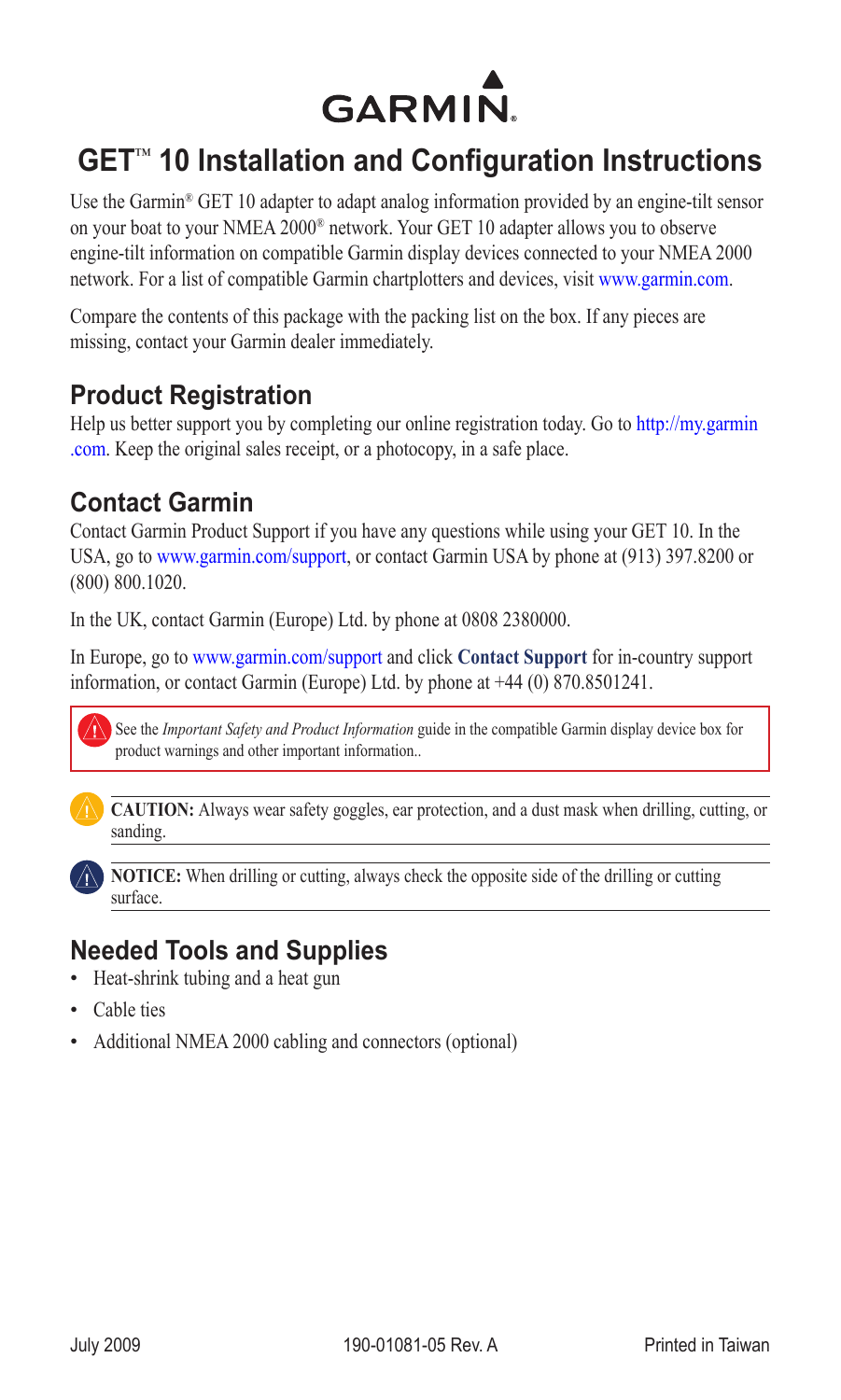# **Determining an Installation Location**

When you are selecting a location to install the GET 10 adapter, consider the following:

- During installation, you connect the GET 10 adapter to the analog gauge (or directly to the engine-tilt sensor), and to the NMEA 2000 network. Therefore:
	- Choose a location that is within 173 in. (4.4 m) of the analog gauge (or the engine-tilt sensor) to avoid splicing bare wires.
	- Choose a location between the NMEA 2000 backbone and the analog gauge (or the engine-tilt sensor).
	- If you cannot connect the adapter directly to the NMEA 2000 network, add a drop cable. See [page 3](#page-2-0) for more information.
- The adapter is IEC 60529 IPX7 waterproof, and can be submerged up to 30 minutes at 1 meter. Do not install the adapter in a location where it will be submerged regularly, though the location can be subject to wash-down.
- You can use cable ties (not included) to secure the adapter to an existing structure on your boat.
- You can use mounted-head cable ties (not included) and screws (not included) to secure the adapter to a bulkhead or other suitable surface on your boat.
- Install the adapter at least 2 in. (5 cm) from a magnetic compass to prevent electromagnetic interference, which can cause inaccurate compass readings.

# **Wiring the GET 10**

Connect the GET 10 adapter either to an analog gauge or to the sender directly using the bare wires on the wiring harness.

## **Wiring the GET 10 Adapter to an Analog Gauge**

If your boat has an analog gauge representing engine tilt, you can wire the GET 10 adapter directly to the gauge. Consult the owner's manual provided by your boat or sensor manufacturer to determine the ground, sensor, and power (ignition) connections on the gauge. Typically, the power (ignition) connector is labeled with a "+", a "+12V", an "I", or an "IGN" marking. The ground connector is typically labeled with a "-", a " $\equiv$ ", or a "G" marking, and the sensor connector is typically labeled with an "S" or a "G" marking. Do not remove any wires from the back of the gauge, and wire the GET 10 adapter to the gauge using the following table.

## **Wiring the GET 10 Adapter Directly to an Engine-Tilt Sensor**

If your boat does not have an analog gauge representing engine tilt, you can wire the adapter directly to the sensor. All outboard and inboard/outboard motors that feature trim control should have either a terminal or a wire allowing access to the engine-tilt sensor. Consult the owner's manual provided by your boat or sensor manufacturer to determine the type of sensor (resistive or generic voltage) in use, and the sending and ground terminals on the sensor. Typically, the sending terminal is labeled with an "S" marking for sensor or a "G" marking for gauge, and the ground terminal is typically labeled with a negative sign (-). Wire the GET 10 adapter to the sensor according to the following table.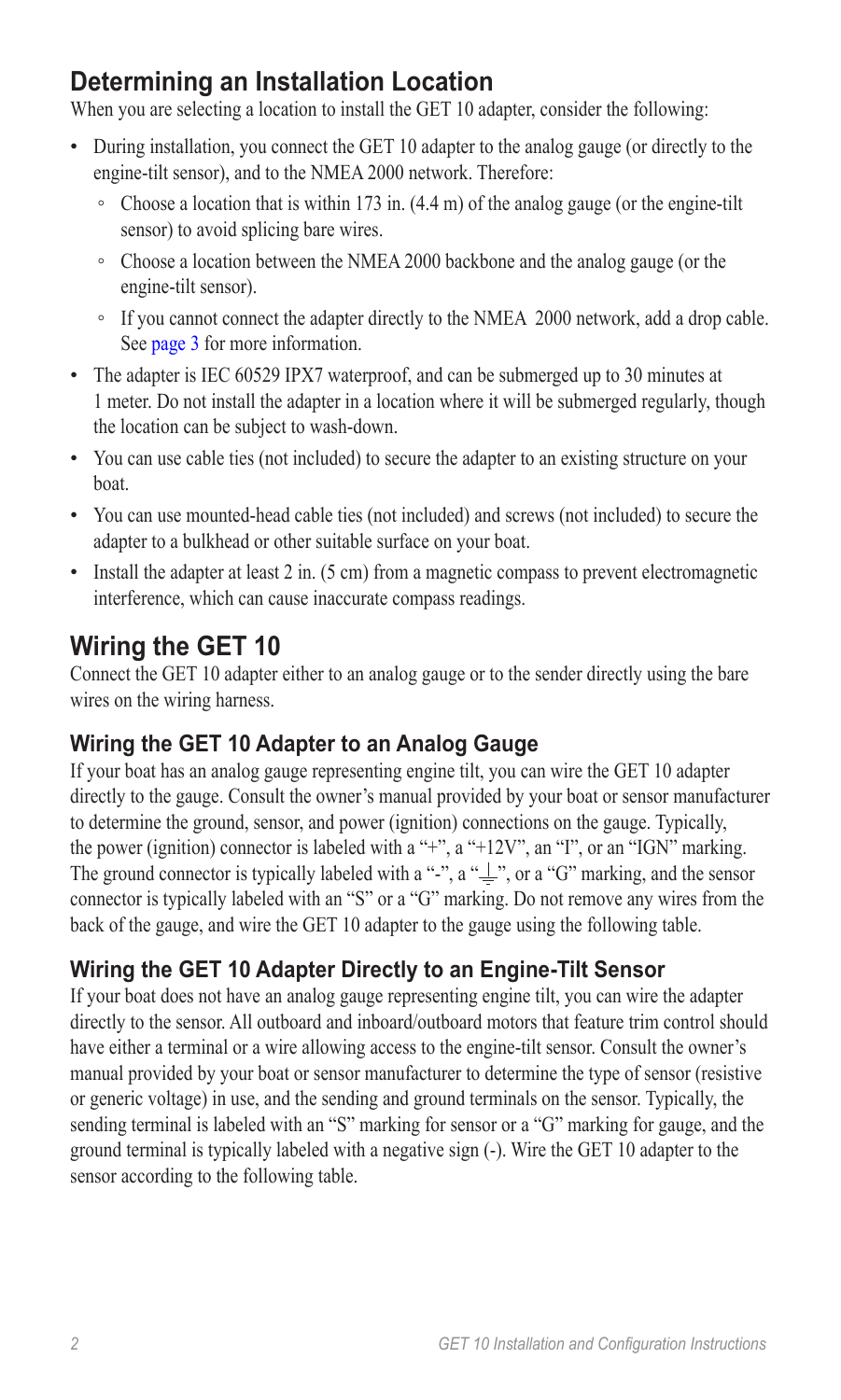| <b>Connection Type</b>           | <b>Wire Color</b> | <b>Gauge or Sensor Terminal</b>   |
|----------------------------------|-------------------|-----------------------------------|
| <b>Analog Gauge</b>              | <b>Blue</b>       | Sensor (S, G)                     |
|                                  | White             | Gauge power (+, +12V, I, IGN)     |
|                                  | Yellow            | Unused                            |
|                                  | <b>Black</b>      | Ground $(-, \perp, G)$            |
|                                  | Red               | Unused                            |
| <b>Resistive Sensor</b>          | <b>Blue</b>       | Sensor (S, G)                     |
|                                  | White             | Unused                            |
|                                  | Yellow            | Unused                            |
|                                  | <b>Black</b>      | Ground $\left(-, \perp, G\right)$ |
|                                  | Red               | Unused                            |
| Generic Voltage (0-5 Vdc) Sensor | <b>Blue</b>       | Unused                            |
|                                  | White             | Unused                            |
|                                  | Yellow            | Sensor (S, G)                     |
|                                  | <b>Black</b>      | Ground $(-, \perp, G)$            |
|                                  | Red               | Unused                            |

**NOTICE:** After connecting the adapter to the gauge or sensor, cover any exposed wires with heatshrink tubing.

### <span id="page-2-0"></span>**Connecting the GET 10 Adapter to a NMEA 2000 Network**

After you have connected the GET 10 adapter to the analog gauge or to the sender, connect it to the existing NMEA 2000 network on your boat. If you do not have a NMEA 2000 network on your boat, you must build one. For more information on NMEA 2000 and to purchase additional connectors and cables, go t[o www.garmin.com.](www.garmin.com/)

#### **To connect the GET 10 adapter to your existing NMEA 2000 network:**

- 1. Determine where to connect the GET 10 adapter to your existing NMEA 2000 backbone.
- 2. Disconnect one side of a NMEA 2000 T-connector from the backbone. To extend the NMEA 2000 backbone, connect a NMEA 2000 backbone extension cable to the side of the disconnected T-connector.
- 3. Add the included T-connector for the GET 10 adapter to the NMEA 2000 backbone by connecting it to the side of the disconnected T-connector.
- 4. Connect the NMEA 2000 connector on the GET 10 adapter to the T-connector added in step 3.
- 5. (Optional) If the GET 10 adapter cannot connect directly to the NMEA 2000 backbone, route a NMEA 2000 drop cable (not included) to the bottom of the T-connector added in step 3. Use a drop cable with a length up to 20 ft. (6 m). Connect the drop cable to the T-connector and to the NMEA 2000 connector on the adapter.



**NOTICE:** If you have an existing NMEA 2000 network on your boat, it should already be connected to power. Do not connect an additional NMEA 2000 power cable to an existing NMEA 2000 network, because only one power source should be connected to a NMEA 2000 network.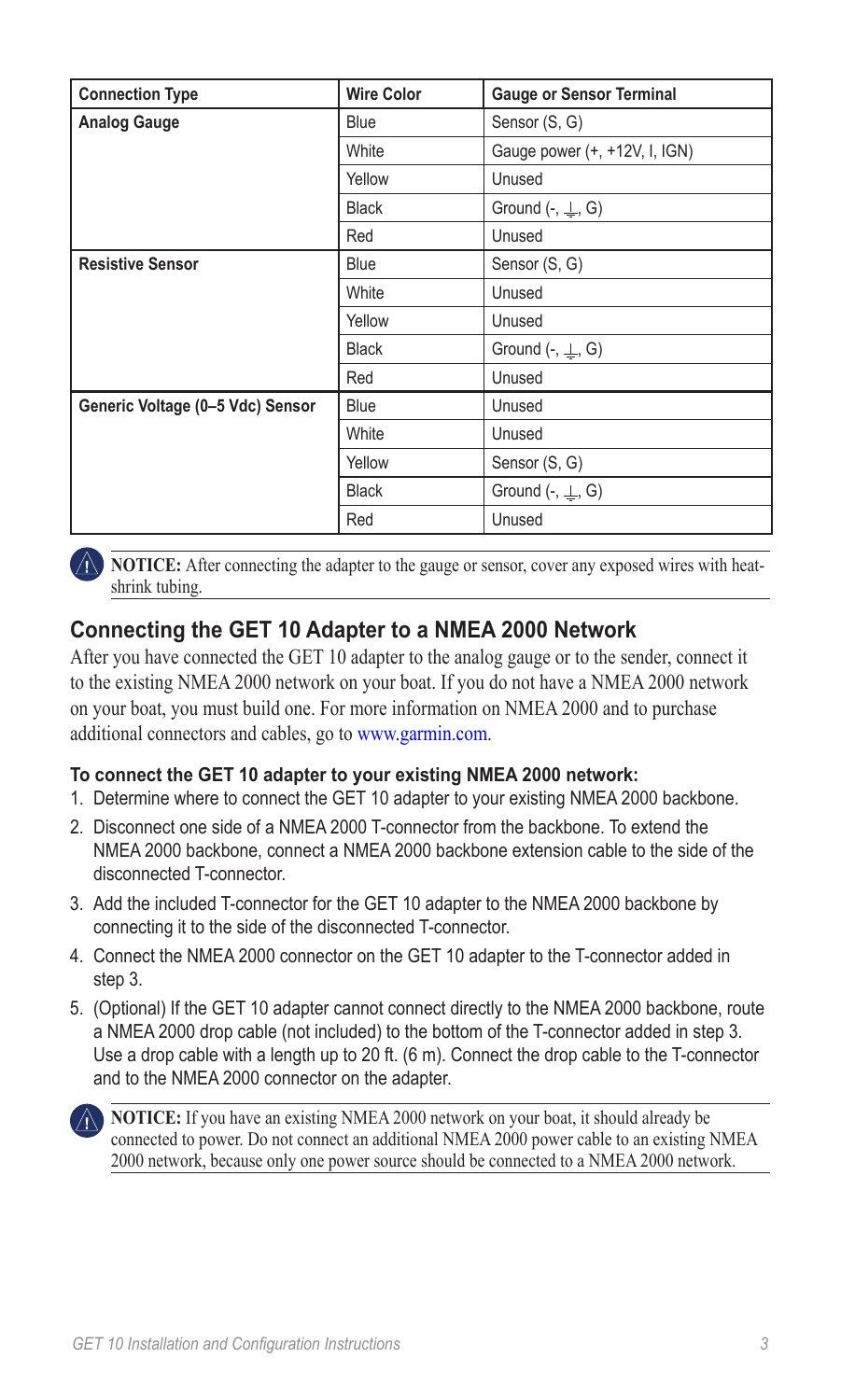

 *GET <sup>10</sup> adapter NMEA 2000 device (not included) Drop cable (optional - not included) T-connector (one included) Existing NMEA 2000 network*

# **Configuring the GET 10 Adapter**

**NOTE:** This section provides specific configuration information for the GET 10 adapter using your compatible Garmin display device. To access the NMEA 2000 configuration menu on your display device, consult the documentation provided with your display device.

## **Calibrating the Engine Tilt**

To use the GET 10 adapter, you must calibrate the tilt of the engine with which the adapter is associated.

- 1. Turn the boat ignition key to the On position (not Start).
- 2. From the NMEA 2000 Devices list, select the GET 10 device.
- 3. Select an option:
	- For most Garmin chartplotters, select **Review** > **Engine Tilt Calibration**. •
	- For other Garmin marine devices, select **Config** > **Engine Tilt Calibration**. •
- 4. Follow the on-screen instructions to calibrate the engine tilt.
- 5. Select **OK** when the calibration is complete.

### **Configuring the Engine Number**

If your boat has multiple engines, you can indicate which engine each GET 10 adapter is associated with.

- 1. From the NMEA 2000 Devices list, select the GET 10 device.
- 2. Select an option:
	- For most Garmin chartplotters, select **Review** > **Engine Number**. •
	- For other Garmin marine devices, select **Config** > **Engine Number**. •
- 3. Select the number of the engine that the adapter is associated with.
- 4. Select **Done**.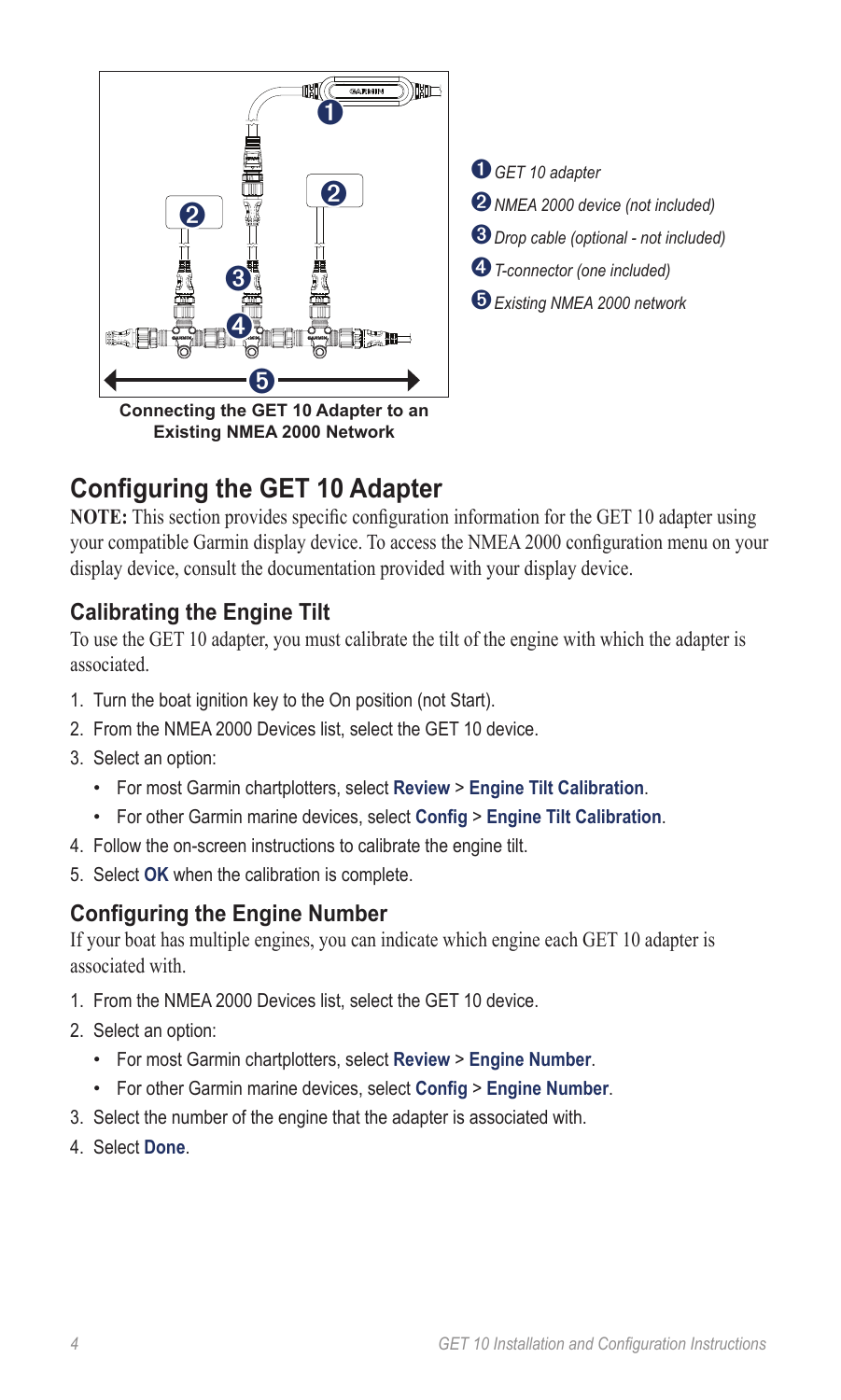## **Troubleshooting the Gauge Type**

When connected to a gauge, the GET 10 adapter gauge type is set to **Auto Detect** by default, and the adapter automatically detects the type of gauge it is connected to. If the engine-tilt reading on a connected Garmin chartplotter or marine instrument changes with the engine RPM, the adapter may be detecting the wrong type of gauge.

#### **To test the gauge-type setting:**

- 1. When the boat is not moving, put the engine in neutral.
- 2. Use the throttle to increase the engine RPM. If the engine-tilt reading changes with the engine RPM, change the gauge type.

#### **To change the gauge type:**

- 1. From the NMEA 2000 Devices list, select the GET 10 device.
- 2. Select an option:
	- For most Garmin chartplotters, select **Review** > **Gauge Type**. •
	- For other Garmin marine devices, select **Config** > **Gauge Type**. •
- 3. Select an option:
	- To automatically detect the gauge type, select **Auto Detect**. •
	- To indicate a one-coil gauge, select **1 Coil**. •
	- To indicate a two-coil gauge, select **2 Coil**. •
- 4. Perform the gauge-type setting test.

### **Configuring the GET 10 Adapter if the Engine Tilt Calibration, Engine Number, and Gauge Type Selections Are Not Displayed**

Depending on the version of software loaded on your Garmin marine instrument, the specific configuration options may not be displayed on the configuration screens.

#### **To calibrate the engine tilt if the menu option is not displayed:**

To use the GET 10 adapter, you must calibrate the tilt of the engine that the adapter is associated with.

- 1. Turn the boat ignition key to the On position (not Start).
- 2. From the NMEA 2000 Devices list, select the GET 10 device.
- 3. Select an option:
	- For most Garmin chartplotters, select **Review** > **Generic Config**. •
	- For other Garmin marine devices, select **Config** >**Generic Configuration**. •
- 4. Set the engine tilt to the full-up position. The engine tilt is at 100%.
- 5. Enter the following command: **"ENGINETILT=100Done"**
- 6. Set the engine tilt to the full-down position. The engine tilt is at 0%.
- 7. Enter the following command: **"ENGINETILT=0Done"**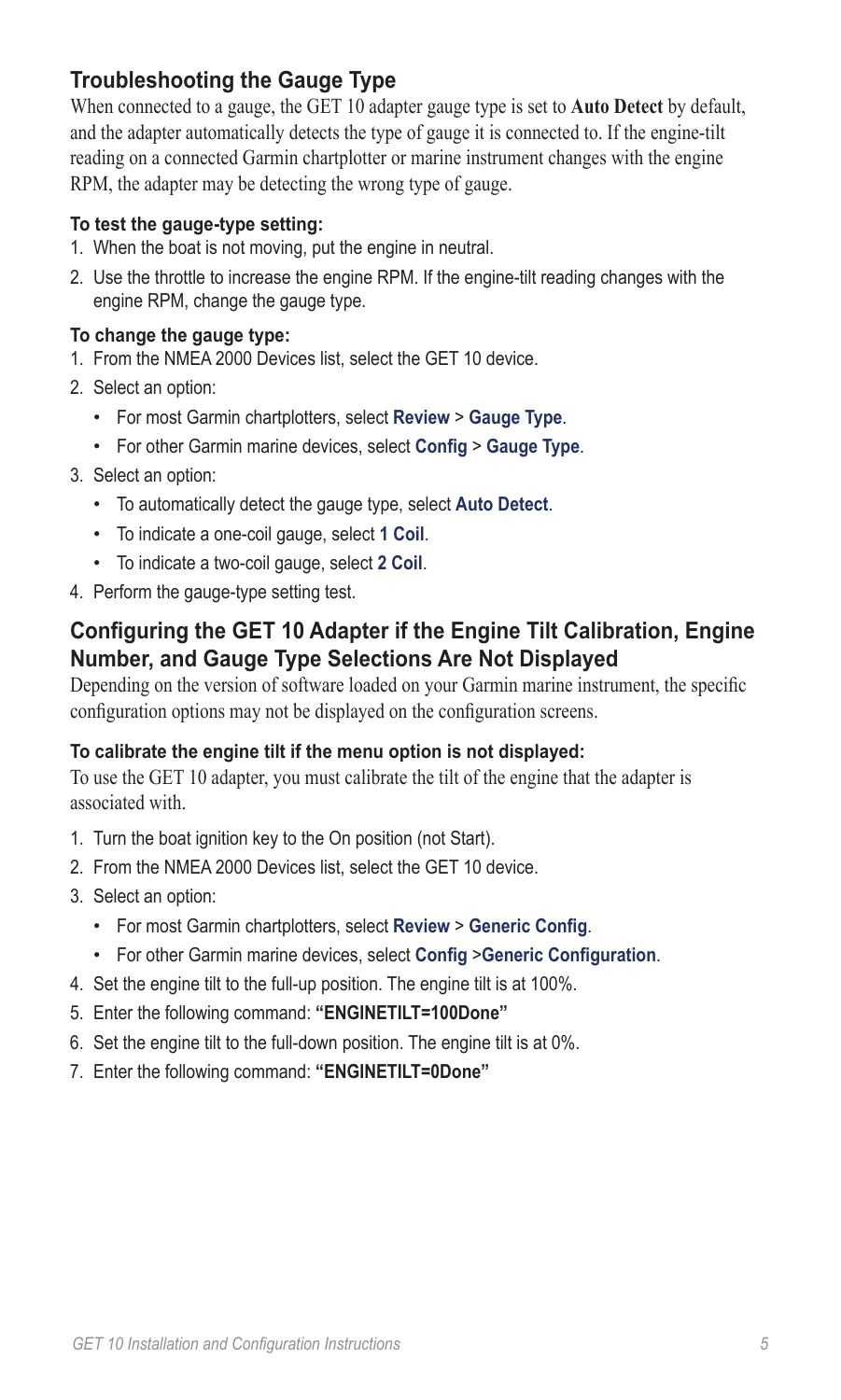#### **To configure the engine number if the menu option is not displayed:**

If your boat has multiple engines, you can indicate which engine each GET 10 adapter is associated with.

- 1. From the NMEA 2000 Devices list, select the GET 10 device.
- 2. Select an option:
	- For most Garmin chartplotters, select **Review** > **Generic Config**. •
	- For other Garmin marine devices, select **Config** >**Generic Configuration**. •
- 3. Enter the following command: **"INSTANCE="**
- 4. After the command, enter a whole number between **1** and **253**, which indicates the engine number, followed by **Done**. For example, **INSTANCE=2Done** indicates that the adapter is associated with engine number 2.

#### **To configure the gauge type if the menu option is not displayed:**

When connected to a gauge, the GET 10 adapter gauge type is set to **Auto Detect** by default, and the adapter automatically detects the type of gauge it is connected to. When you troubleshoot the gauge-type setting, if the engine-tilt reading on a connected Garmin chartplotter or marine instrument changes with the engine RPM, the adapter may be detecting the wrong type of gauge.

- 1. From the NMEA 2000 Devices list, select the GET 10 device.
- 2. Select an option:
	- For most Garmin chartplotters, select **Review** > **Generic Config**. •
	- For other Garmin marine devices, select **Config** >**Generic Configuration**. •
- 3. Enter the following command: **"GAUGETYPE="**
- 4. After the command, enter one of the following options:
	- To automatically detect the gauge type, enter **0**, followed by **Done**. For example, **GAUGETYPE=0Done**.
	- To indicate a one-coil gauge, enter **1**, followed by **Done**. For example, **GAUGETYPE=1Done**.
	- To indicate a two-coil gauge, enter **2**, followed by **Done**. For example, **GAUGETYPE=2Done**.

### **Restoring Factory Default Settings**

You will lose all custom configuration settings when you restore factory default settings.

- 1. From the NMEA 2000 Devices list, select the GET 10 device.
- 2. Select an option:
	- For most Garmin chartplotters, select **Review** > **Factory Defaults**. •
	- For other Garmin marine devices, select **Config** > **Factory Defaults**. •
- 3. Select **Yes**.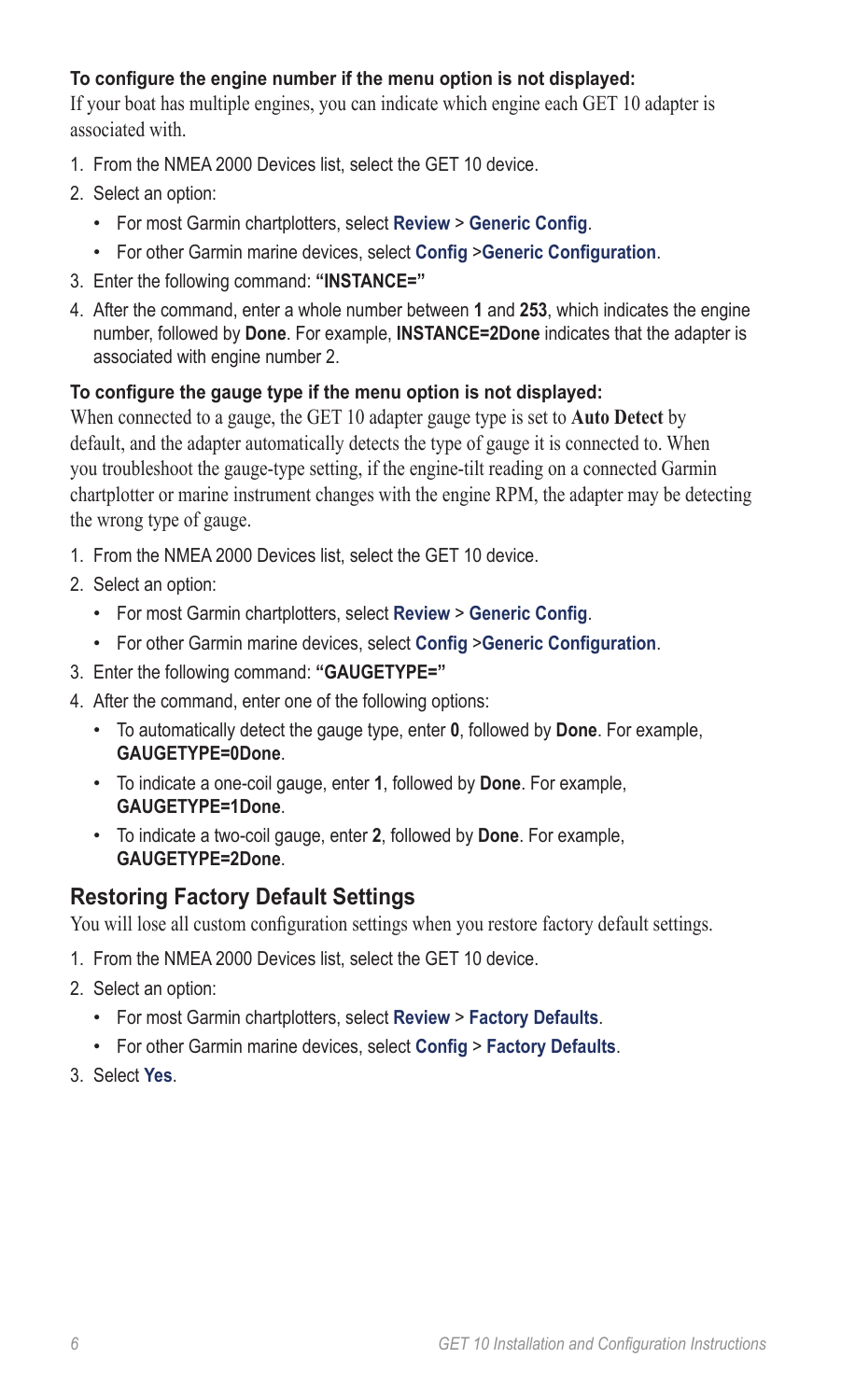# **Specifications**

### **Physical**

**Weight:** 12.85 oz. (365 g)

**Size:**  $(W \times H \times L)$   $\frac{31}{32} \times \frac{43}{64} \times 3\frac{3}{32}$  in.  $(24.7 \times 17.0 \times 78.6$  mm)

**Total Cable Length:** 16 ft. (4.9 m)

**Case Material:** Thermoplastic rubber (PCB overmold); PVC jacket (cable); PVC overmold (connectors/strain reliefs). Waterproof to IEC 529 IPX7 standards.

**Temperature Range:** From 5°F to 158°F (from -15°C to 70°C)

**Compass Safe Distance:** 2 in. (5 cm)

## **Electrical**

**Power Input Source:** 9–16 Vdc from the NMEA 2000 bus

**NMEA 2000 Power Usage:** 1 W max

**NMEA 2000 Load Equivalency Number (LEN):** 2 (100 mA)

### **Communications**

Use the following table to determine the approved NMEA 2000 PGN information that is transmitted and received by a GET 10 adapter during communication with a NMEA 2000 compliant device.

| <b>Transmit</b> |                                                       | <b>Receive</b> |                                                       |
|-----------------|-------------------------------------------------------|----------------|-------------------------------------------------------|
| 059392          | ISO Acknowledgment                                    | 059392         | ISO Acknowledgment                                    |
| 060928          | <b>ISO Address Claim</b>                              | 059904         | <b>ISO Request</b>                                    |
| 126208          | NMEA - Command/Request/<br>Acknowledge Group Function | 060928         | <b>ISO Address Claim</b>                              |
| 126464          | Transmit/Receive PGN List<br><b>Group Function</b>    | 126208         | NMEA - Command/Request/<br>Acknowledge Group Function |
| 126996          | <b>Product Information</b>                            |                |                                                       |
| 127488          | Engine Parameters - Rapid<br>Update                   |                | The GET 10 is NMEA 2000<br>certified                  |
|                 |                                                       |                |                                                       |